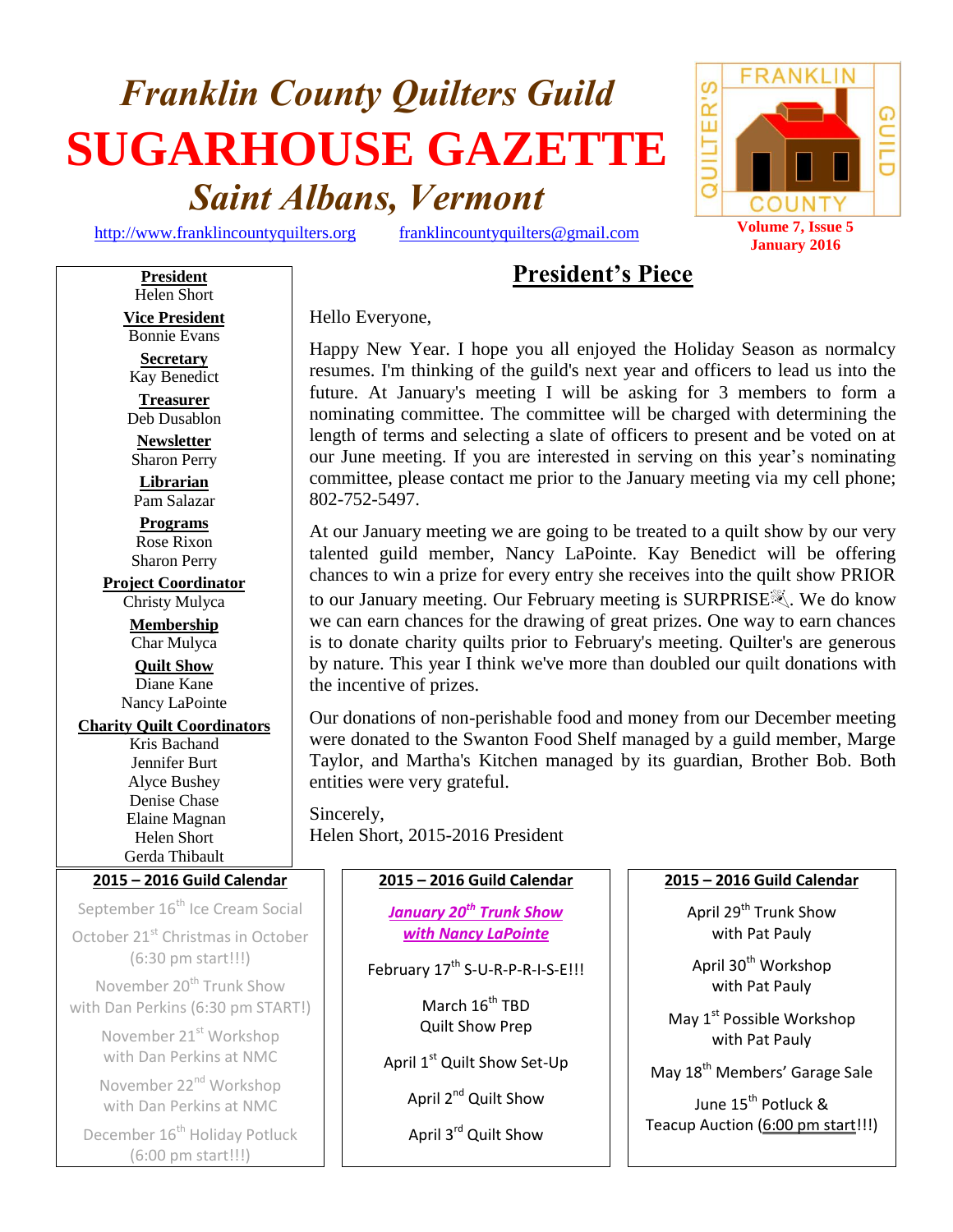#### **FRANKLIN COUNTY QUILTERS GUILD** Minutes of December 16, 2015

Present: Total attended 58 (no new members, no guests)

Business meeting called to order at 6:45 p.m. by Helen Short, President, following a pot luck feast at 6:00 p.m.

**Secretary's Report** for November meeting: Motion to accept by Linda Nadeau, seconded by Marge Taylor. Approved.

**Treasurer's Report** for December: Motion to accept by Denise Chase, seconded by Margaret Miller. Approved.

#### **Committee Reports:**

**New Year's Baby Quilts** - Gwen Guyette

• Gwen showed the finished boy's quilt.

**Quilt Show** - Diane Kane and Nancy LaPointe

- Diane Kane announced that the 2016 show will be held at St. Mary's Parish House, since the renovation at City Hall will not be completed in time.
- Kay Benedict announced that because of reduced space at the 2016 venue, each member will be limited to two quilt entries plus a challenge quilt entry.
- Twenty-seven quilts have been registered for the show. Entry forms may be found on our website.
- There will be another Early Entry Challenge in January for those who have registered a quilt since the October meeting and before the January meeting. The prize is a Moda layer cake by Zen Chic and a half-hexie template for 10" squares, plus an additional entry in the BIG drawing for everyone who has entered a quilt.
- Diane Forey has raffle tickets and will bring them to distribute at the January meeting.

#### **Charity Quilts**

• Carolyn Kittell will be the contact person for the family in Franklin County who recently lost their home in a fire. One or more of our finished quilts will be given to the family.

**Programs** - Sharon Perry and Rose Rixon

- The monthly "birthday gift" for all meeting attendees was a chart of mattress sizes and corresponding quilt sizes.
- There will be a special FCQG-only mystery event February  $20^{th}$  and  $21^{st}$ . Stay tuned.

#### **Library** - Pam Salazar

• Thirteen books were checked out in October, and five more since then.

#### **Other Old Business**

• Bev Cook donated a quilt for Diane Kane's elementary school raffle fundraiser.

#### **New Business**

• Helen Short proposed that officers and committee chairs serve 2-year terms with an assistant to move into office the next year. We may need a by-law change, which will be investigated. To be discussed in January.

#### **Program**

- Twisted Yankee Swap
- Christy Mulyca and Carolyn Kittell were the winners of Christmas candles.

#### **Monthly Drawings**

- Door Prize: Sue McGregor
- Charity Quilts: Pam Salazar
- Birthday Celebration Prize: Rose Rixon

#### **Show and Tell**

Next meeting - Wednesday, January 20<sup>th</sup>, 2016 at 7:00 p.m. Program: Trunk show by Nancy LaPointe

Meeting adjourned at 8:15 p.m. Minutes submitted by Kay Benedict, Secretary

#### **QUILT SHOW: PRIZES ABOUND FOR THOSE MEMBERS ENTERING A QUILT BEFORE THE JANUARY MEETING**

The *January Early Entry Challenge* is for **ANY** quilt registered **BEFORE** the January meeting bed, lap/crib, wallhanging, small/miniature, or 25th anniversary challenge quilt. Get your entry form and photo to Kay Benedict to be entered to win a Moda layer cake  $+ a 10$ " half-hexagon template. The key is getting the entry(ies) to Kay before January  $20<sup>th</sup>$ . Turning an entry in at the January meeting **DOES NOT** count for the drawing. The entry form can be found on the FCGQ website: [http://www.franklincountyquilters.org/fcqgregistrati](http://www.franklincountyquilters.org/fcqgregistration.pdf) [on.pdf.](http://www.franklincountyquilters.org/fcqgregistration.pdf) Additionally, any quilt entered BEFORE the January meeting will qualify for an additional entry in the BIG February guild drawing!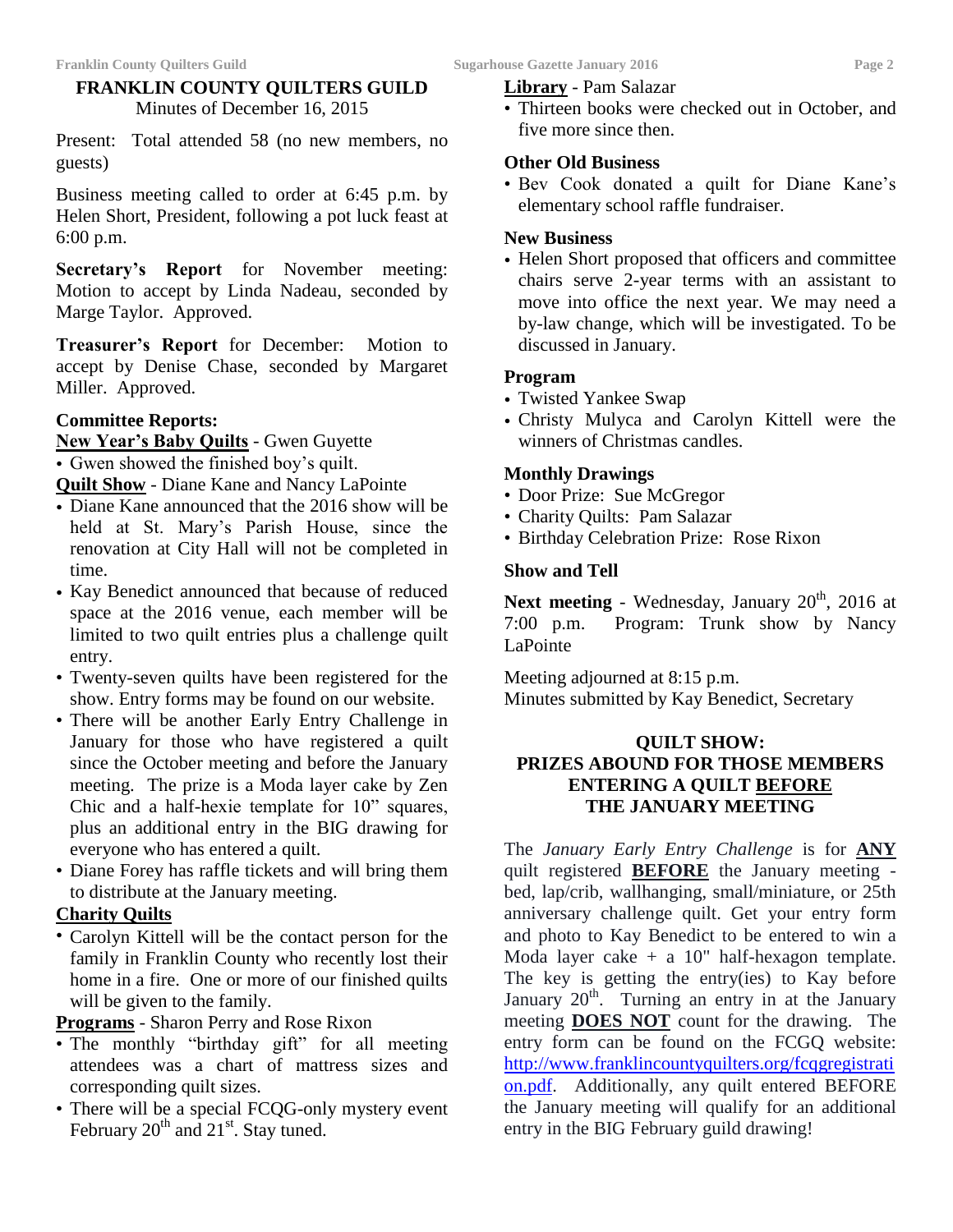# **ENTRY INTO 25TH BIRTHDAY CELEBRATION DRAWINGS**

As a reminder each guild member will have at least one entry into the February drawings. Members can increase their chances of winning in a few other ways. Here are the ways members' names will be entered into the drawings:

- 1 entry for each paid member
- 1 entry for each monthly meeting attended
- 3 entries for each charity quilt made**\***/donated\*\*
- 2 entries for guest you bring who becomes a member (To qualify for 2 entries, new member cannot have been a guild member in previous 10 years)
- 1 entry for every volunteer position at the quilt show you sign up for at the January guild meeting

**\***A question came up about "making" a charity quilt and whether or not only making a quilt top or only quilting an already-made quilt top qualifies for 3 entries. After much thought and some suggestions, a guild member can enter her/his name 3 times for every 2 quilt tops where she/he has only made the quilt top or 3 times for every 2 already-made quilts which she/he only quilts.

\*\*To qualify for a charity quilt donation and entries into the February drawing, the quilt must be made for and donated to the Franklin County Quilters Guild for the guild's charitable efforts and supported organizations/events.

### *EXTRA* **ENTRY(IES) IN 25TH BIRTHDAY CELEBRATION DRAWINGS**

Would you like to earn an extra entry into the February drawings for the awesome prizes donated so far with more to come? **Volunteer to be the Guild President or the Program Director (or Co-Director) or the Quilt Show Chair (or Co-Chair) for the 2016-2017 membership year by the February meeting** ...your name will be entered 20 times. Helen Short will be asking for volunteers to be on the nominating committee at the January. Once those volunteers are identified, be sure to contact them soonest

## **QUILT TIPS**

- When making a signature quilt, press pieces of freezer paper to the wrong side of signature areas of blocks so fabric doesn't slip when people are signing.

- Use PVC pipe to raise a banquet-type table to a comfortable cutting height. The ends of the table legs fit inside the lengths of plastic pipe. Take the pipe off to return the table to sitting height.
- Save dull rotary cutting blades for cutting paper. Using a rotary cutter to cut pieces of gift wrap paper speeds up the wrapping process. (Be sure to use a cutting mat!)
- The bags that bedsheets, pillowcases, and dust ruffles come in make great project bags. They are see-through, zip shut, and are just the right size to toss in your purse so you can take a project along to work on while waiting in a doctor's office or at a child's ball game.
- Small paintbrushes come in handy to clean lint from the bobbin case area of your sewing machine.



| Jaliudiy |                  | Linud    | <b>IVI</b> dIIONEY |
|----------|------------------|----------|--------------------|
| January  | 5 <sup>th</sup>  | Alyce    | <b>Bushey</b>      |
| January  | $14^{th}$        | Gwen     | Guyette            |
| January  | 20 <sup>th</sup> | Adrienne | Perrino            |
| January  | 24 <sup>th</sup> | Carol    | Stanley            |
| January  | 25 <sup>th</sup> | Alice    | Rouleau            |
|          |                  |          |                    |

*…and many more!!!*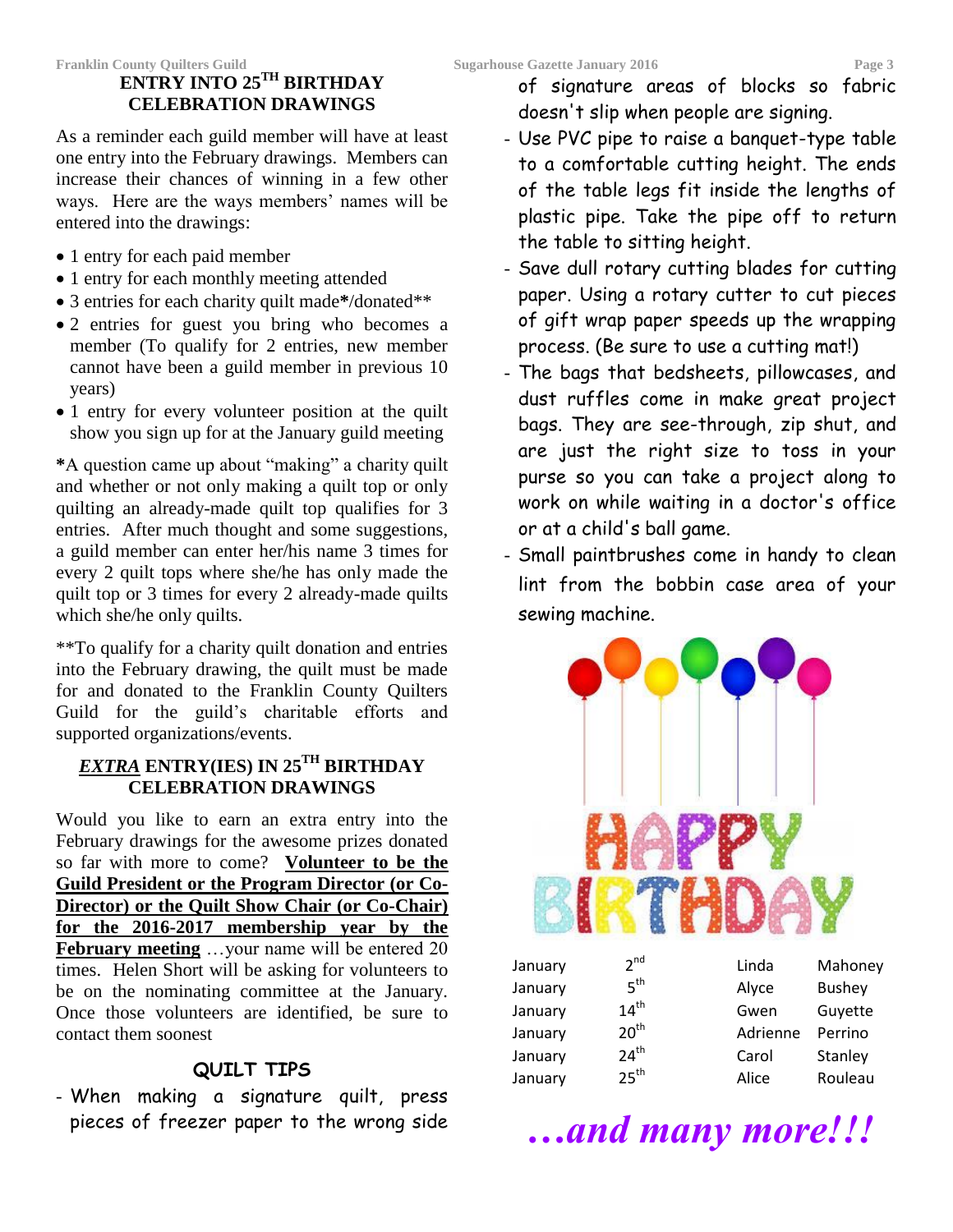#### **TREASURER'S REPORT FOR JANUARY 2016**

#### **FRANKLIN COUNTY QUILTER'S GUILD Treasurer's Report -- January 20, 2016**

|                                                 |                              | <b>Grand Total</b> | \$3,265.87 |
|-------------------------------------------------|------------------------------|--------------------|------------|
|                                                 | <b>Total Funds Paid Out</b>  | \$180.38           |            |
| Returned checks (2)                             |                              | \$60.00            |            |
| Bonnie Evans, Holiday party supplies & giveaway | \$56.01                      |                    |            |
| Helen Short, Mtg agenda                         | \$5.30                       |                    |            |
| Helen Short, Mtg cups                           |                              | \$5.00             |            |
| Denise Chase, Charity quilt batting             | \$19.07                      |                    |            |
| Gerald Perry, Room set-up for Jan               |                              | \$35.00            |            |
| Funds paid out                                  |                              |                    |            |
|                                                 |                              | Sub-Total          | \$3,446.25 |
|                                                 | <b>Total Funds Collected</b> | \$535.00           |            |
| Returned check replacement (1)                  |                              | \$30.00            |            |
| Membership                                      |                              | \$105.00           |            |
| QS Vendors (2)                                  |                              | \$100.00           |            |
| City Hall Refund for QS                         |                              | \$300.00           |            |
| <b>Funds collected</b>                          |                              |                    |            |
| <b>Opening Balance</b>                          |                              |                    | \$2,911.25 |

Respectfully submitted, Deborah L. Dusablon, Treasurer



*Deadline for articles for next newsletter:* **Wednesday, January 27th , 2016** Please email articles to Sharon Perry, [vtquilter@gmail.com,](mailto:vtquilter@gmail.com) or mail to PO Box 517, Montgomery Center VT 05471